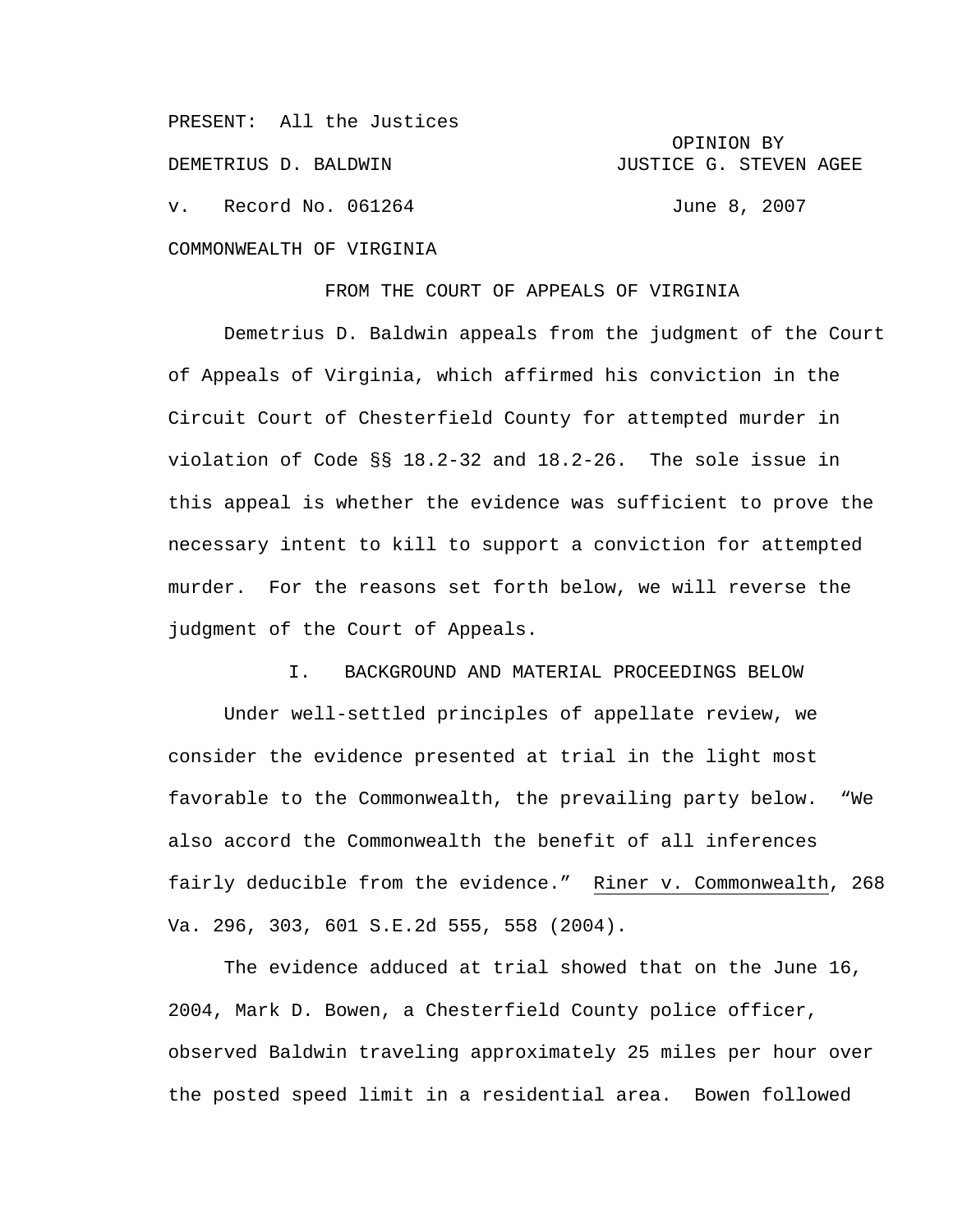Baldwin in his police cruiser and both vehicles turned onto Route 10 before Bowen activated his emergency equipment. Baldwin brought his car to a stop on the paved right-hand turn lane of the road with a clear path in the turn lane in front of his vehicle. Bowen parked "about a vehicle and a half length" behind Baldwin, and then approached Baldwin's vehicle on foot. Bowen stopped by the "driver's side rear passenger window" and "the driver's door" of Baldwin's vehicle, keeping his "hand down on the vehicle in case [Baldwin] tried to pop the vehicle or open his door."

Bowen observed Baldwin speaking on a cellular telephone, so he tapped on Baldwin's window. Rather than acknowledging Bowen, Baldwin "put both hands on the steering wheel and turned his vehicle towards [Bowen], and then proceeded over two lanes of traffic and sped off." In order to prevent the back wheels of Baldwin's vehicle from running over his feet as the car accelerated, Bowen perceived he "had to push off the back of the car." Joined by several other police officers, Bowen then pursued Baldwin and was able to stop and arrest him approximately seven miles from the location of the initial stop.

At trial in the Circuit Court of Chesterfield County, Baldwin testified he fled from the initial stop after "panick[ing]" because of an outstanding warrant for his arrest for violating the terms of his probation for a DUI conviction.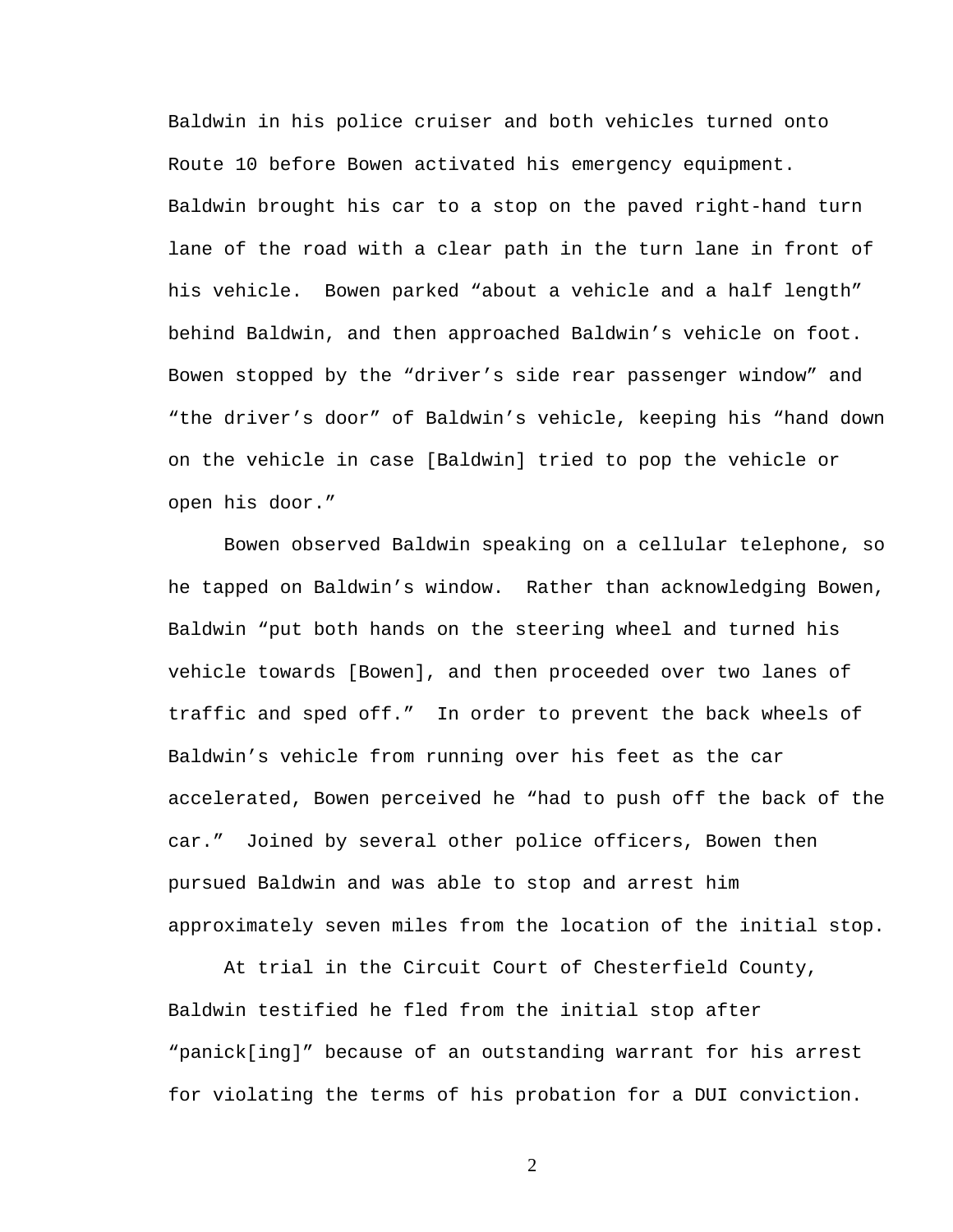Baldwin testified he last saw Bowen "[a]t the rim of [Baldwin's] car" and that he did not hear Bowen tap on the window. Baldwin also denied intending to strike Bowen with his vehicle.

 After a bench trial, the circuit court convicted Baldwin of attempted murder, in violation of Code §§ 18.2-32 and 18.2-26, and eluding police, in violation of Code §  $46.2\text{--}817.^1$  The circuit court sentenced Baldwin to 15 years incarceration on the attempted murder conviction, with 11 years suspended. Baldwin appealed his conviction for attempted murder to the Court of Appeals. Upon reviewing "all the facts and circumstances" in the record, and noting "[h]ad [Baldwin] intended only to escape, he could have driven away in the turn lane without turning the car in Bowen's direction," the Court of Appeals determined "the evidence was sufficient to prove beyond a reasonable doubt that appellant possessed the intent to kill Bowen by striking him with a motor vehicle. $1^2$ 

We awarded Baldwin this appeal.

## II. ANALYSIS

 Baldwin makes the same argument on appeal to this Court as he made in the Court of Appeals: that because the evidence does

<sup>1</sup>  $1$  Baldwin did not appeal his conviction for eluding police.

 $2$  The Court of Appeals also remanded the case to the circuit court for resentencing because the "sentence imposed upon [Baldwin] for his conviction of attempted murder under Code §§ 18.2-26 and 18.2-32 exceed[ed] the statutory maximum for a Class 4 felony."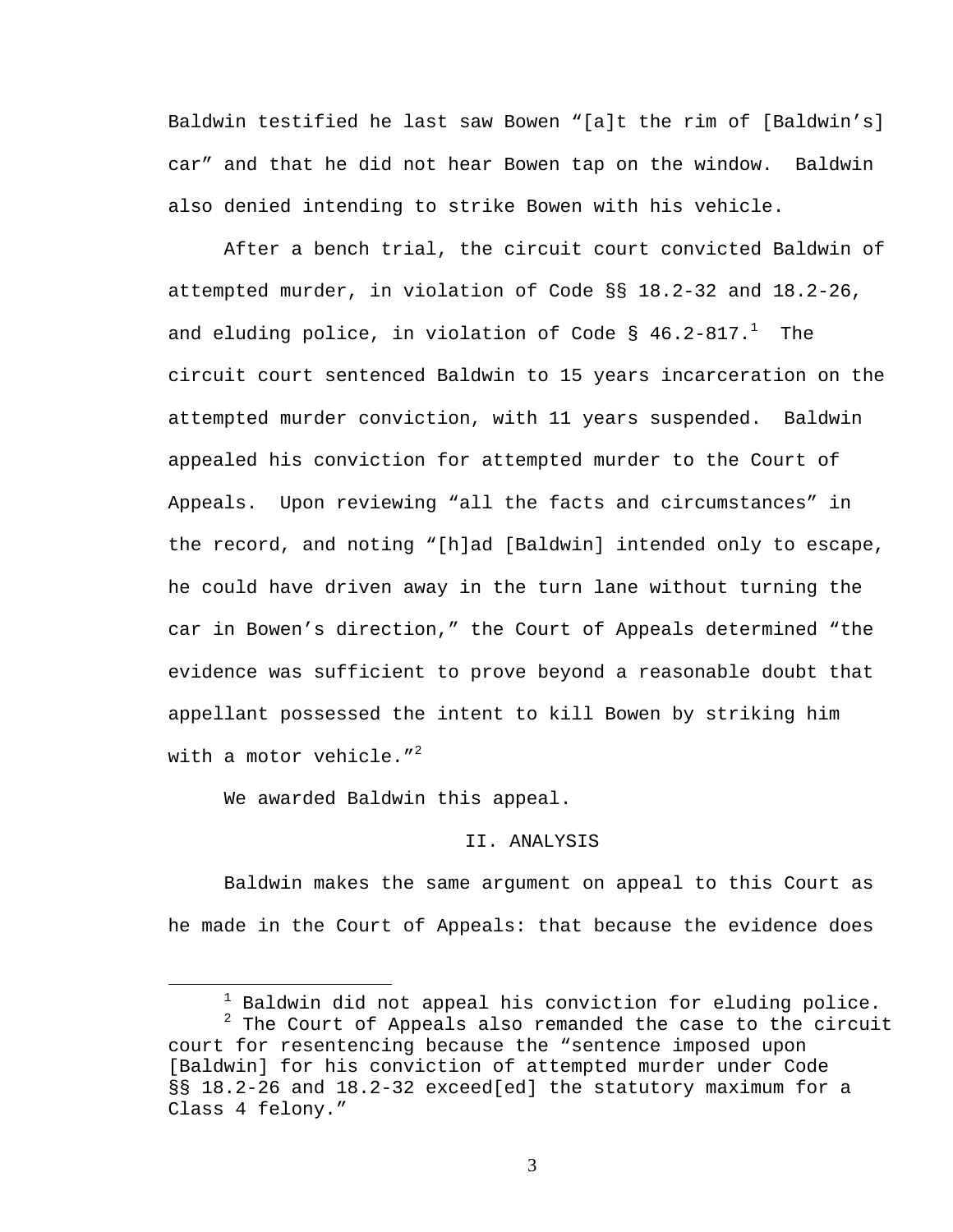not show he had the specific intent to kill Bowen, he cannot be guilty of attempted murder. Baldwin contends Bowen's testimony supports the reasonable hypothesis that Baldwin merely panicked and was fleeing the scene rather than taking any action directed toward Bowen. In particular, Baldwin draws attention to Bowen's testimony that he was standing beside Baldwin's vehicle and "had to push off the back of the car so [Baldwin's vehicle's] back wheels didn't run over [his] feet." (Emphasis added.) Baldwin asserts "given Officer Bowen's position beside and behind [Baldwin's] vehicle, [Baldwin] could not have even intended to run over Bowen for being in his way."

Baldwin distinguishes other vehicle-pedestrian cases in which defendants have been convicted for attempted murder based on the evidence in those cases that "the defendant[s] deliberately pointed [their] vehicle[s] toward a potential victim." Baldwin analogizes the facts in the case at bar to those in Haywood v. Commonwealth, 20 Va. App. 562, 458 S.E.2d 606 (1995), where the Court of Appeals reversed Haywood's conviction "because the Commonwealth presented no direct evidence that Haywood in running the road blocks intended to murder the police officers and because its circumstantial evidence did not exclude a reasonable hypothesis of innocence." Id. at 568, 458 S.E.2d at 609.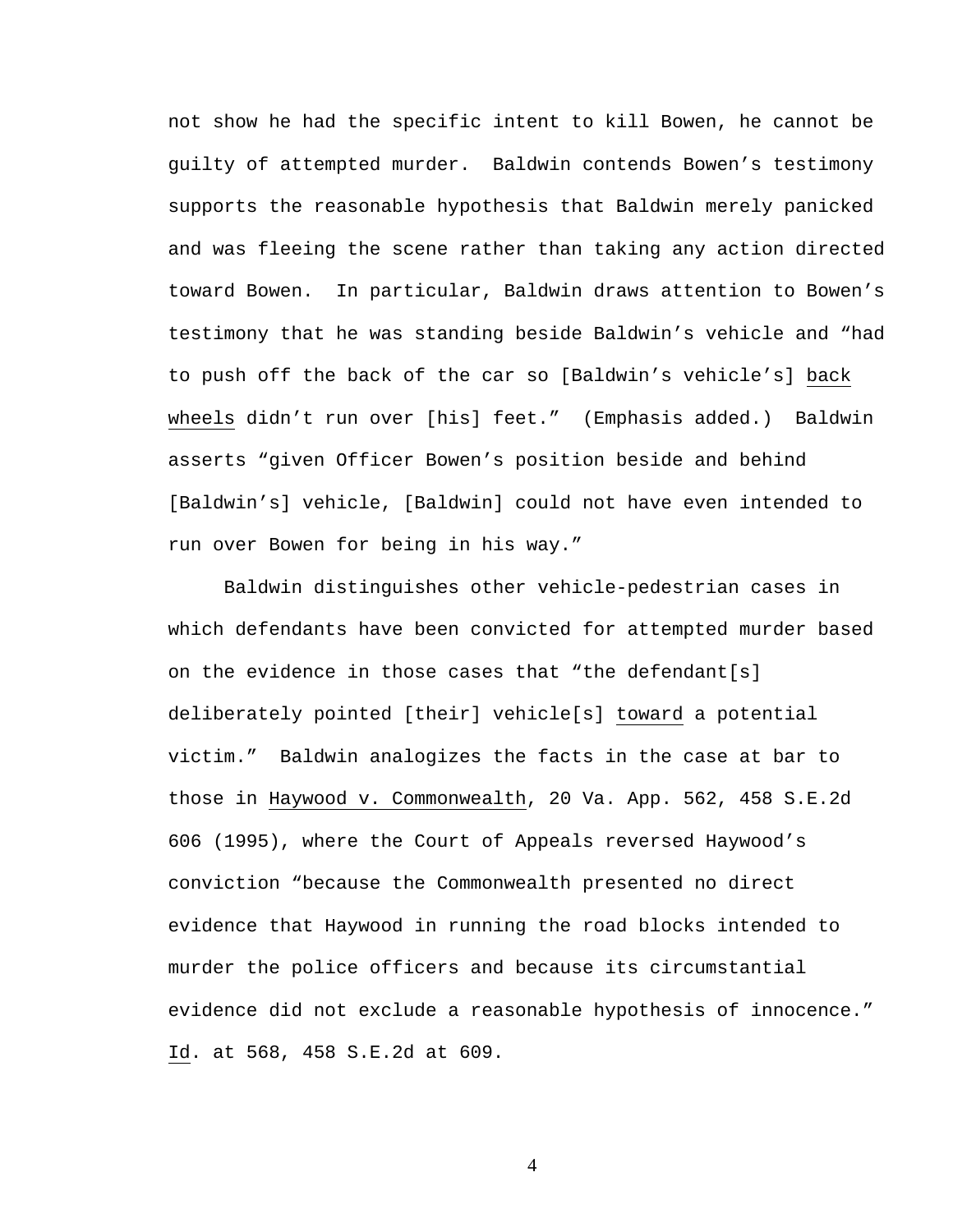The Commonwealth responds the evidence supports the factfinder's conclusion as to Baldwin's intent, which must be given deference on appeal. It contends the evidence supports the reasonable inference that "Baldwin intended to kill [Bowen] to effectuate his escape." This is so, the Commonwealth avers, because "[n]othing prevented Baldwin from 'going straight' as he pulled away," yet Baldwin "grabbed the steering wheel with both hands, turned his car toward [Bowen] and sped away." The Commonwealth concludes the circuit court was free to weigh the credibility of witnesses and ignore Baldwin's self-serving explanation in light of Bowen's testimony supporting the conviction.

When reviewing the sufficiency of the evidence to support a conviction, this Court will "affirm the judgment of the circuit court unless that judgment is without evidence to support it or is plainly wrong." Burns v. Commonwealth, 261 Va. 307, 337, 541 S.E.2d 872, 892 (2001). Under this standard, we find the Court of Appeals erred in affirming Baldwin's conviction for attempted murder because the evidence does not support the conclusion that Baldwin had the intent to kill Bowen with his vehicle. "[W]hile a person may be guilty of murder though there was no actual intent to kill, he cannot be guilty of an attempt to commit murder unless he has a specific intent to kill." Merritt v. Commonwealth, 164 Va. 653, 660, 180 S.E. 395, 398 (1935); see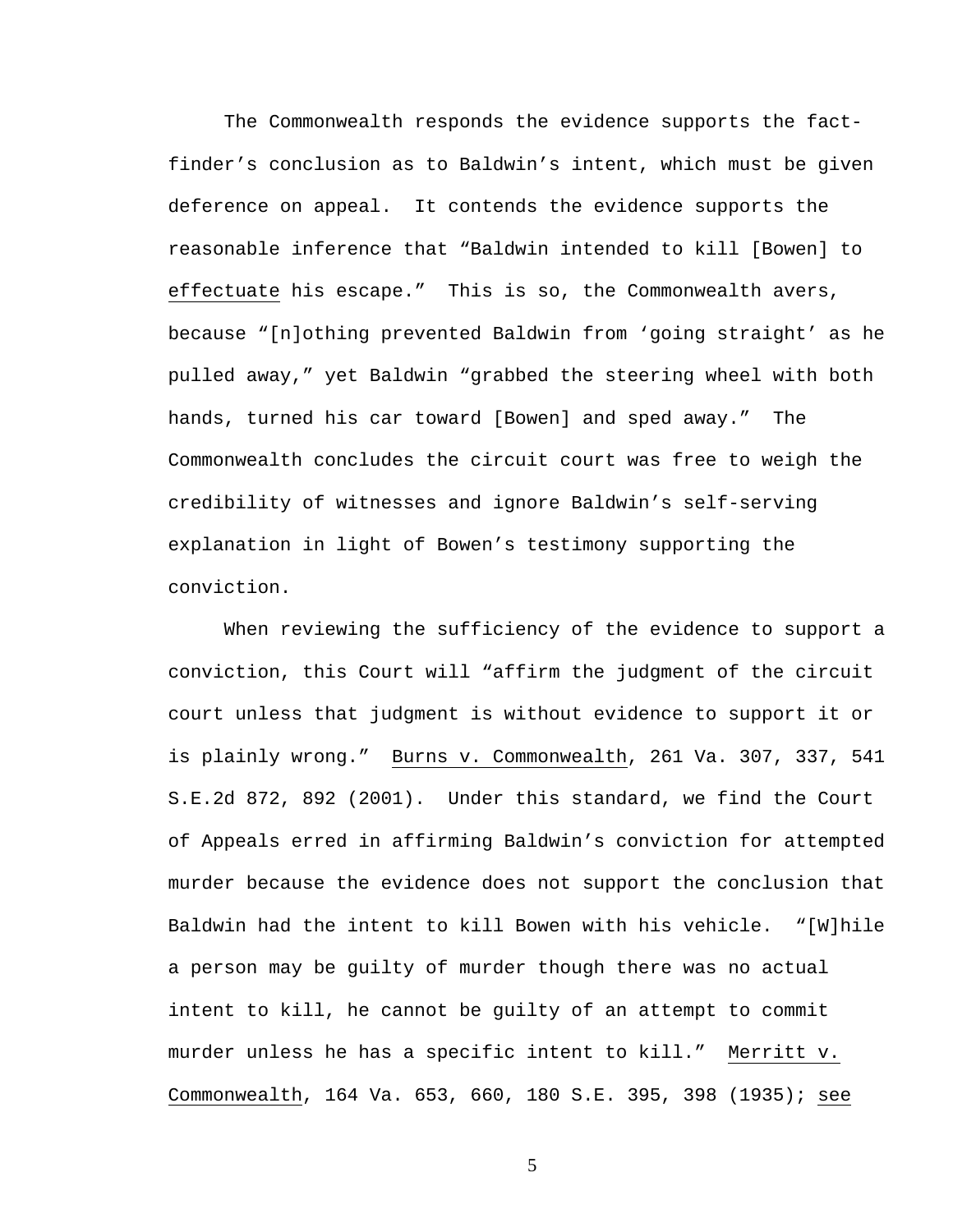also Howard v. Commonwealth, 221 Va. 904, 906, 275 S.E.2d 602, 603 (1981) (evidence "must establish a specific intent to commit the crime"). The Commonwealth thus had the burden of proving beyond a reasonable doubt at trial that Baldwin acted with the specific intent to kill Bowen. This, it failed to do.

Bowen and Baldwin were the only two witnesses to testify at trial. By Bowen's own account, he was standing beside and slightly behind the driver's side door when Baldwin "put both hands on the steering wheel and turned his vehicle towards me, . . . proceed[ing] over two lanes of traffic and [speeding] off, at which time [he] had to push off the back of the car so [the vehicle's] back wheels didn't run over [his] feet." (Emphasis added.) And on cross-examination Bowen agreed that Baldwin "didn't put the car in reverse and try to strike [Bowen] with [the] vehicle" and that Baldwin "never tried to strike [Bowen's] vehicle with his vehicle." Bowen's testimony simply does not support the circuit court's finding that Baldwin formed the intent to kill Bowen by using his vehicle as a weapon.

The case at bar is clearly distinguished from Coles v. Commonwealth, 270 Va. 585, 621 S.E.2d 109 (2005), and cases from the Court of Appeals affirming convictions for attempted murder in somewhat similar circumstances involving a motor vehicle as a potential weapon. In Coles, a case with unique facts, the Court observed: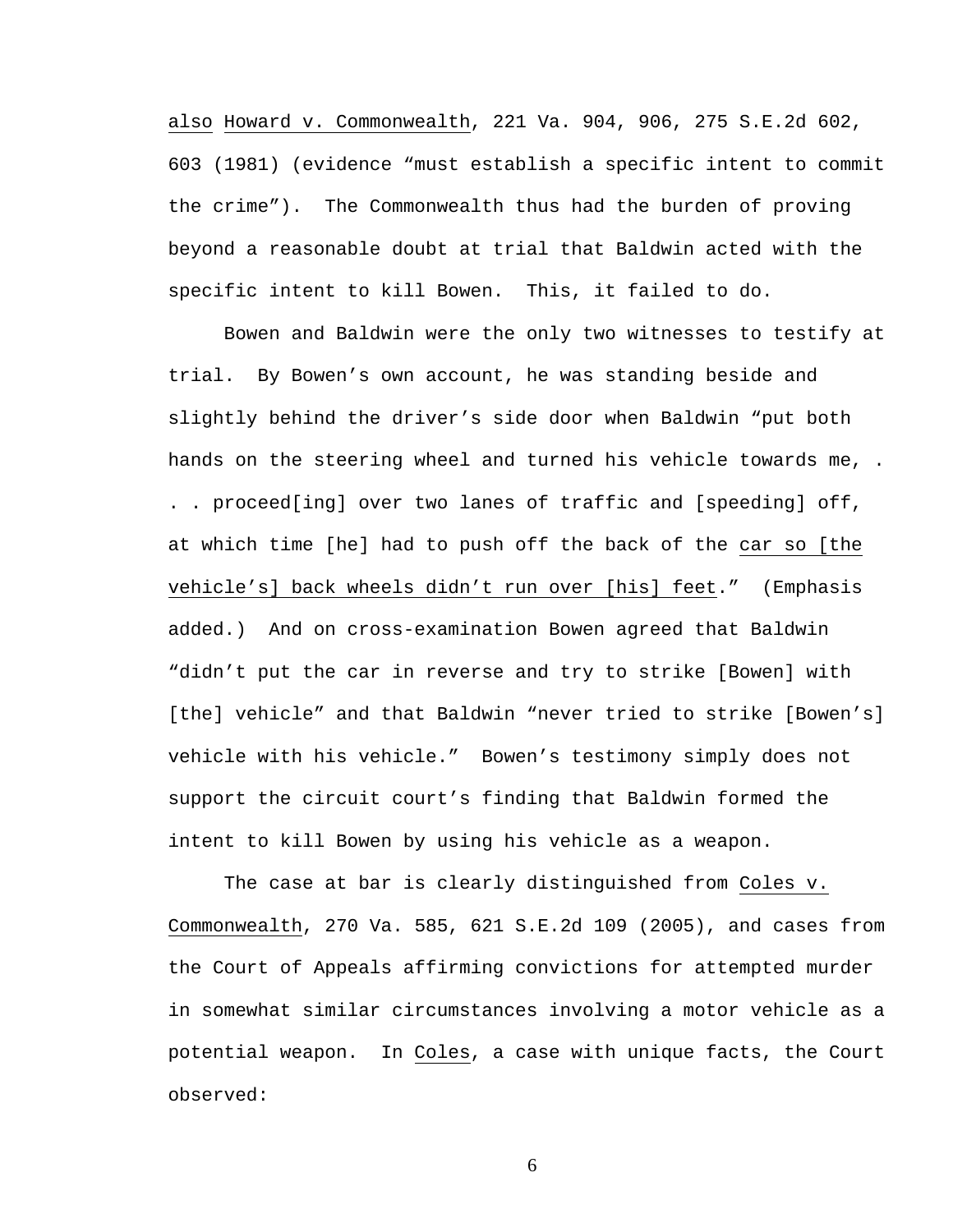Important [to the conclusion that Coles formed the requisite specific intent] are the relative positions of [Coles' vehicle], [the police officer's] cruiser, and [the police officer] when the vehicles were stopped and before [Coles] accelerated [his vehicle].

[The police officer and his vehicle were located at an angle to the left and front of the defendant's vehicle.]

As [the officer] was confronting the defendant, [Coles] assumed a surrender position, and [the officer] believed the pursuit had ended. . . .

[Coles'] contention [that he was merely trying to escape] is belied by the clear evidence that [Coles] drove [his vehicle], not straight ahead where there was plenty of room to make a right turn, but swerved to the left and aimed the [vehicle] directly toward the officer and the police vehicle.

 $\underline{\texttt{Id}}$ . at 590-91, 621 S.E.2d at 112. $^3$  Thus, in Coles, the defendant "aimed [his vehicle] directly toward" the police officer, who was standing in front of the defendant's vehicle. In contrast, the evidence in the case at bar shows that Baldwin turned his car into traffic in order to flee while Bowen was standing toward the rear of the vehicle and slightly behind the driver's side door. There was no evidence that Baldwin aimed his vehicle directly toward Bowen or otherwise had any intent to inflict bodily harm on Bowen, much less that he had formed the intent to murder Bowen. Indeed, Bowen's testimony indicates that even if

 $\frac{1}{3}$  See also Holley v. Commonwealth, 44 Va. App. 228, 604 S.E.2d 127 (2004) (defendant accelerated toward police officer standing in defendant's path); Stevens v. Commonwealth, 38 Va. App. 528, 567 S.E.2d 537 (2002) (defendant turned his vehicle toward police officer, who was riding a motorcycle, and accelerated rapidly); Moody v. Commonwealth, 28 Va. App. 702, 508 S.E.2d 354 (1998) (defendant accelerated toward pedestrian).